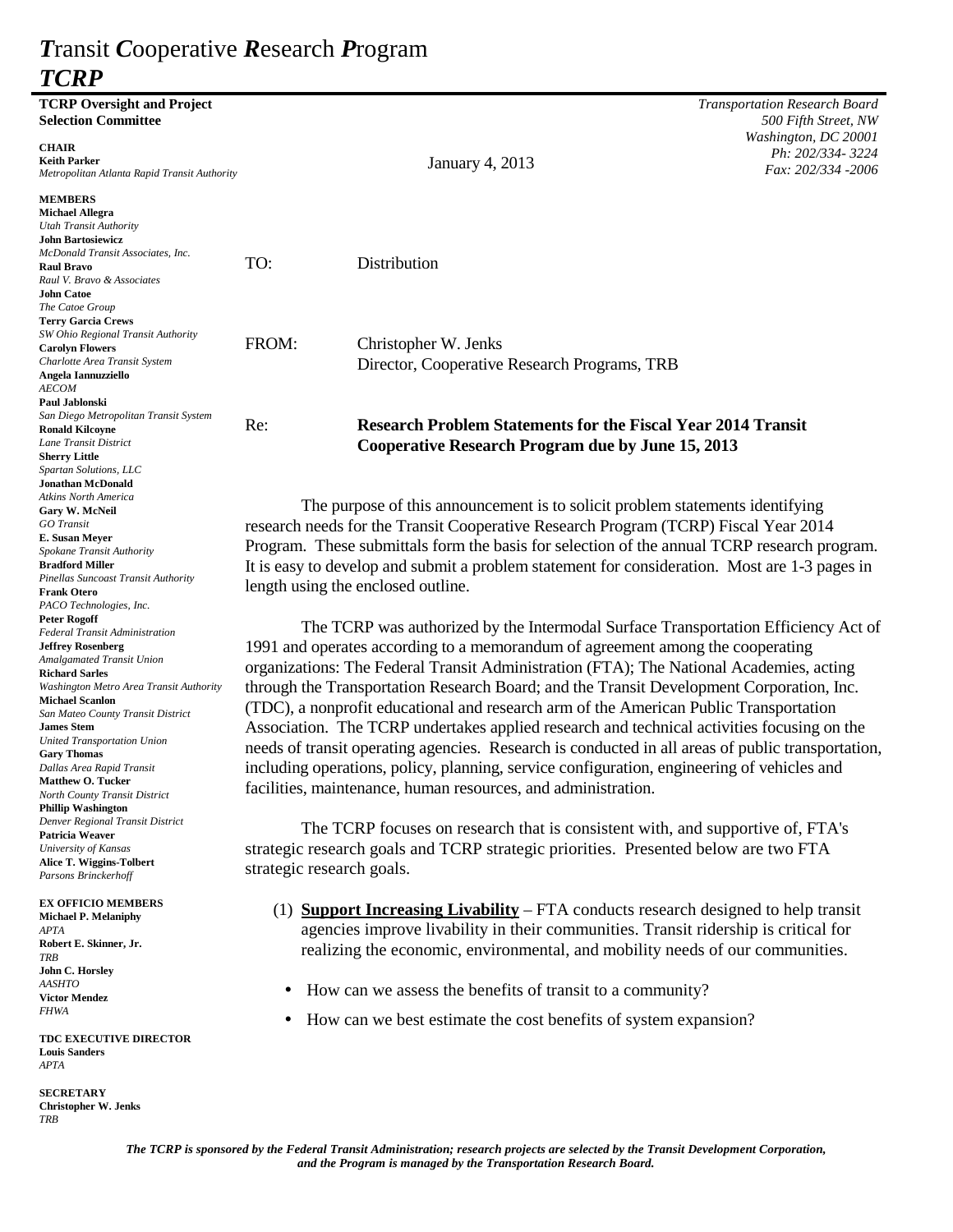- How are changing demographics going to affect demand for different types of transit services?
- What is the impact of congestion on transit systems?
- What coordination technologies or methods are available to ensure that the transportation benefits available to seniors and disadvantaged populations are fully utilized?
- How can more efficient and more effective provision of transit services promote sustainability? What improvements to transit vehicles and infrastructure would reduce emissions and promote energy independence? Which technologies now available or currently being tested promise the greatest improvements in energy conservation, fuel economy and reduction of harmful emissions? What can FTA and individual transit agencies do to foster introduction of economical and environmentally friendly transit vehicles? How can land use policies support these efforts?
- How can we better integrate transit into our communities?
- (2) **Support Improving the Performance of Transit Operations and Systems** FTA strives to make safe, affordable, reliable, accessible, and efficient public transportation available to all Americans.
	- How can we improve the reliability of our transit systems and the productivity of our transit workforce?
	- What technical and operational advances best contribute to cost-effective management of the planning, design, construction and operation of major transit investments?
	- What technologies and practices are available to promote the most cost-effective service and capital replacement policies?
	- How do we ensure transit assets are in a state of good repair?
	- How can we systematically promote life-cycle planning for transit assets?
	- What safety considerations should be factored in capital, operating, and maintenance expenditures? What obstacles currently prohibit safety factors from being part of the initial planning process of capital projects? What technology and practical solutions can help transit agencies increase safety and security training, public awareness, and emergency preparedness? How can we improve the safety of transit workers?

The TCRP has also established five strategic priorities:

I. Place the Transit Customer First: The importance of the transit rider as well as the community at large as the customer was a principal outcome of the TCRP Future Search. The American consumer society is demanding; no industry can prosper that does not place the customer first.

II. Enable Transit to Operate in a Technologically Advanced Society: TCRP will support public transportation to integrate state-of-the-art technology in all aspects of its business so that mobility needs can be served as communities change and customer needs evolve.

III. Continuously Improve Public Transportation: The TCRP will support communities throughout the United States to continuously improve public transportation.

IV. Flourish in the Multimodal Environment: More authority for transportation investment decisions is now in the hands of state and local decision-makers. The transit industry must work harder and smarter to realize the intermodal flexibility and community-based planning opportunities offered by federal and other programs.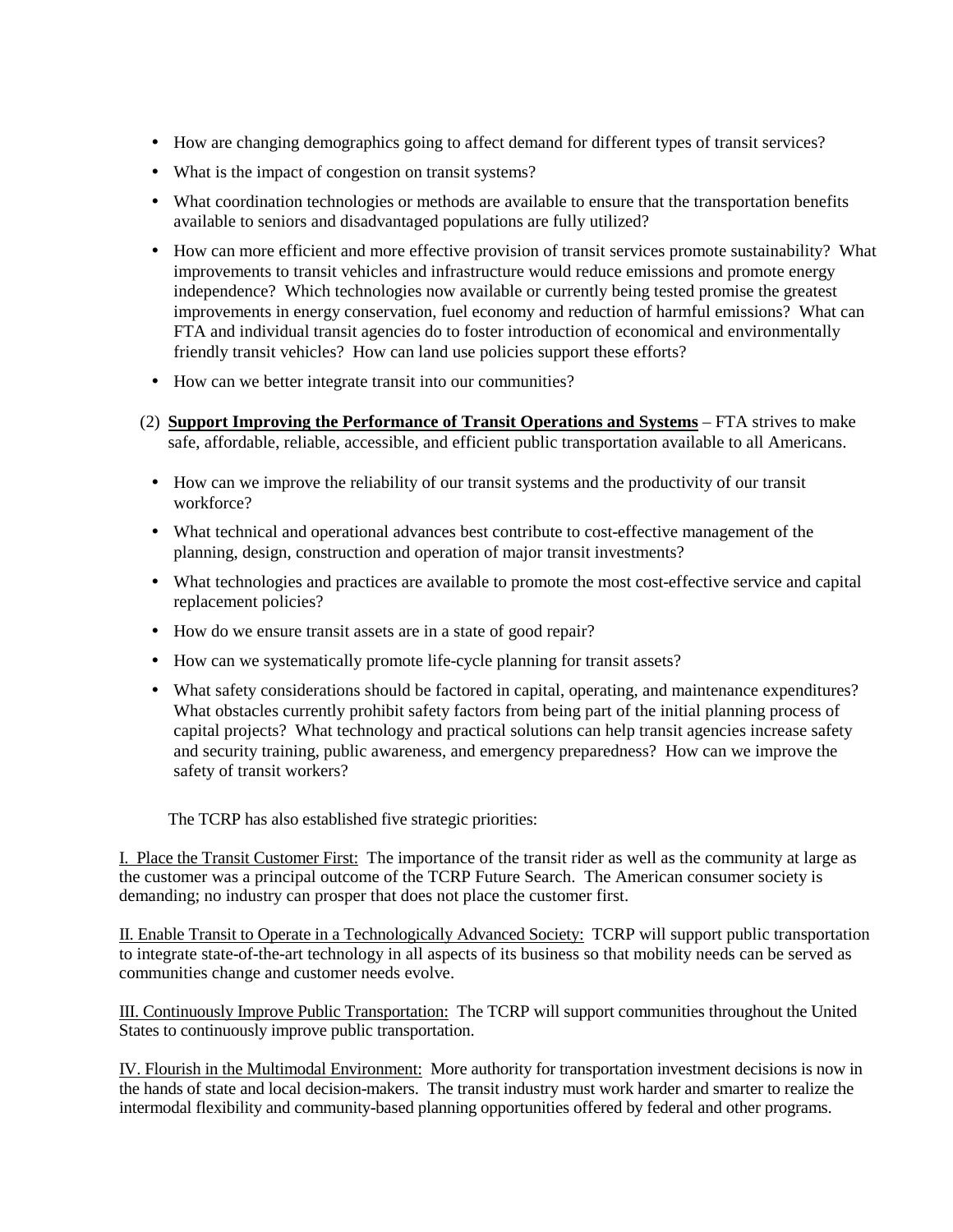V. Revitalize Transit Organizations: Information technologies, changes in the work force, and new roles and partnerships are revolutionizing the workplace. By reinventing themselves, transit organizations can "Work Better – Cost Less."

A list of TCRP projects may be found on the TCRP website: <http://www.trb.org/TCRP/Public/TCRPProjects.aspx> . The FTA and TCRP priorities and ongoing TCRP projects should be considered in preparing a research problem statement. A problem statement outline is enclosed. Problem statement submittals should follow the outline and may be submitted by anyone at any time. However, the deadline for submitting problems for consideration in the FY 2014 program is **June 15, 2013**. Problem statements may be submitted by e-mail to [tcrp@nas.edu](mailto:tcrp@nas.edu)*.* If sent electronically, it is preferred that the problem statement be sent as an attachment to the e-mail message in Microsoft Word format.

If you have previously submitted a research problem statement that was not selected for funding, but is still a relevant transit research topic, please feel free to resubmit the problem statement for consideration. There are many good research topics that are not selected each year simply due to the level of funding available. Research problem statements must be resubmitted each year to receive further consideration.

The governing board of the TDC, which also serves as the TCRP Oversight and Project Selection (TOPS) Committee, will select the research problem statements for the FY 2014 program in the fall of 2013. For problems selected by the TOPS Committee, requests for proposals will be issued, and contractors will be selected through a competitive proposal process.

Thank you very much for your consideration. Your willingness to participate in the identification of relevant transit research topics is a key element of a successful, industry-driven TCRP. Should you have any questions or need additional information, please feel free to contact me at 202/334-3089 or cjenks@nas.edu.

# Attachment

**Distribution**: Chair and Members, TOPS Committee; Executive Director, TDC; Associate Administrator, Research, Demonstration and Innovation, FTA; Associate Administrator, Budget & Policy, FTA; Liaison Representatives, FTA; APTA Committees; Directors, University Transportation Centers; Chair and Members, AASHTO Standing Committee on Public Transportation; Executive Secretary, Women's Transportation Seminar; Executive Director, National Society of Black Engineers; Executive Director, National Association of Minority Contractors; CEO and President, National Urban League; President, National Council of Negro Women; President, Blacks in Government; Representatives, Historically Black Colleges; Board Members, State Delegates, and Associate Director, Community Transportation Association of America; Executive Director, Conference of Minority Transportation Officials; Executive Director, National Transportation Consortium of Minority Colleges & Universities; Society of Hispanic Professors of Engineers; National Forum for Black Public Administrators; Chair and Members, TRB Executive Committee; Chairs and Members, TCRP Panels; Chairs, TRB Group Councils and Sections; Chairs, TRB Committees (Transit); TRB State Representatives; TRB University Representatives; TRB Transit Representatives; TRB Sustaining Associates; Chair, Subcommittee on NRC Oversight; and TRB Staff (Selected).